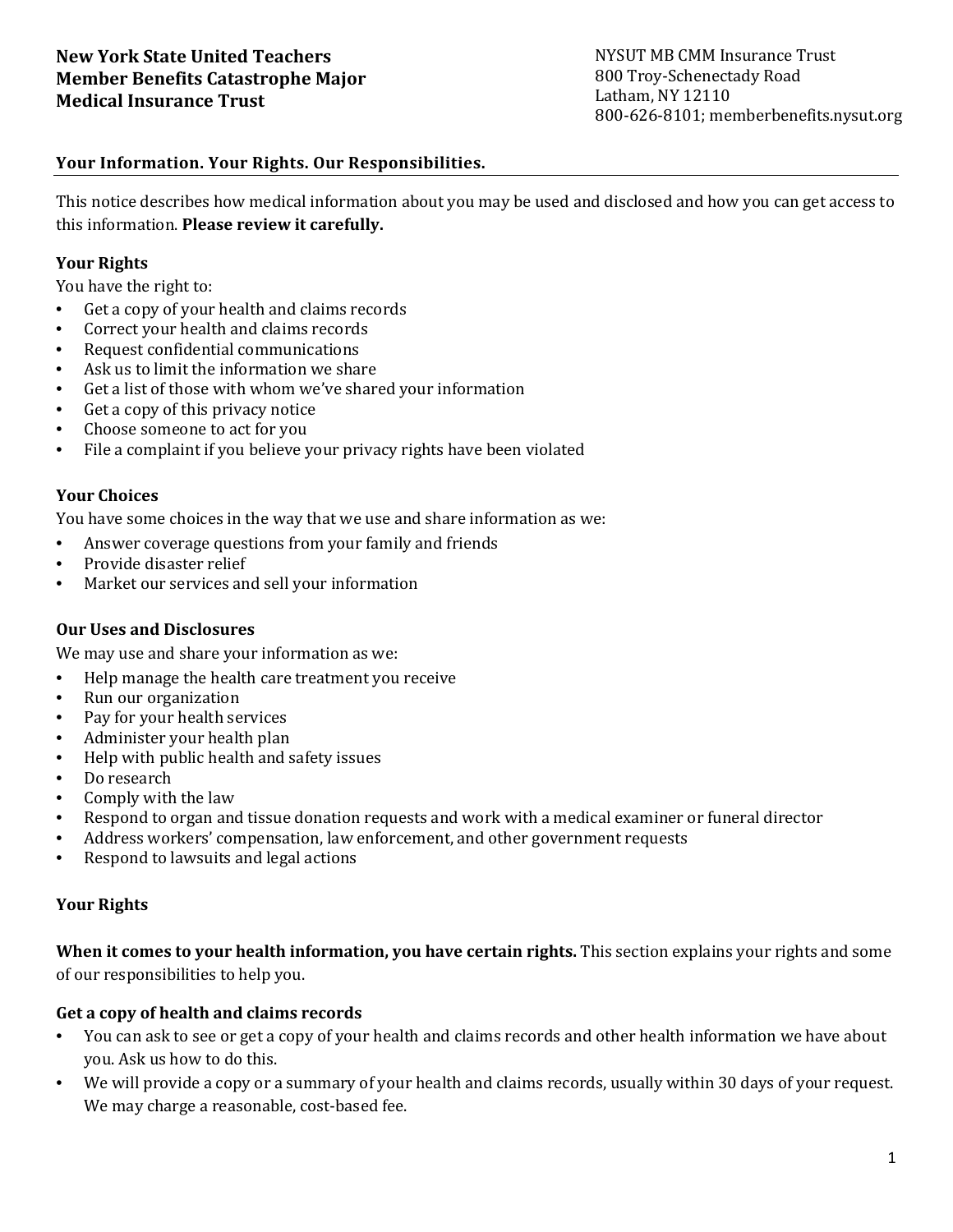# **Ask us to correct health and claims records**

- You can ask us to correct your health and claims records if you think they are incorrect or incomplete. Ask us how to do this.
- We may say "no" to your request, but we'll tell you why in writing within 60 days.

## **Request confidential communications**

- You can ask us to contact you in a specific way (for example, home or office phone) or to send mail to a different address.
- We will consider all reasonable requests, and must say "yes" if you tell us you would be in danger if we do not.

### **Ask us to limit what we use or share**

- You can ask us not to use or share certain health information for treatment, payment, or our operations.
- We are not required to agree to your request, and we may say "no" if it would affect your care.

### **Get a list of those with whom we've shared information**

- You can ask for a list (accounting) of the times we've shared your health information for six years prior to the date you ask, who we shared it with, and why.
- We will include all the disclosures except for those about treatment, payment, and health care operations, and certain other disclosures (such as any you asked us to make). We'll provide one accounting a year for free but will charge a reasonable, cost-based fee if you ask for another one within 12 months.

### **Get a copy of this privacy notice**

• You can ask for a paper copy of this notice at any time, even if you have agreed to receive the notice electronically. We will provide you with a paper copy promptly.

## **Choose someone to act for you**

- If you have given someone medical power of attorney or if someone is your legal guardian, that person can exercise your rights and make choices about your health information.
- We will make sure the person has this authority and can act for you before we take any action.

## **File a complaint if you feel your rights are violated**

- You can complain if you feel we have violated your rights by contacting us using the information on page 1.
- You can file a complaint with the U.S. Department of Health and Human Services Office for Civil Rights by sending a letter to 200 Independence Avenue, S.W., Washington, D.C. 20201, calling 1-877-696-6775, or visiting **www.hhs.gov/ocr/privacy/hipaa/complaints/.**
- We will not retaliate against you for filing a complaint.

## **Your Choices**

**For certain health information, you can tell us your choices about what we share.** If you have a clear preference for how we share your information in the situations described below, talk to us. Tell us what you want us to do, and we will follow your instructions.

In these cases, you have both the right and choice to tell us to:

- Share information with your family, close friends, or others involved in payment for your care
- Share information in a disaster relief situation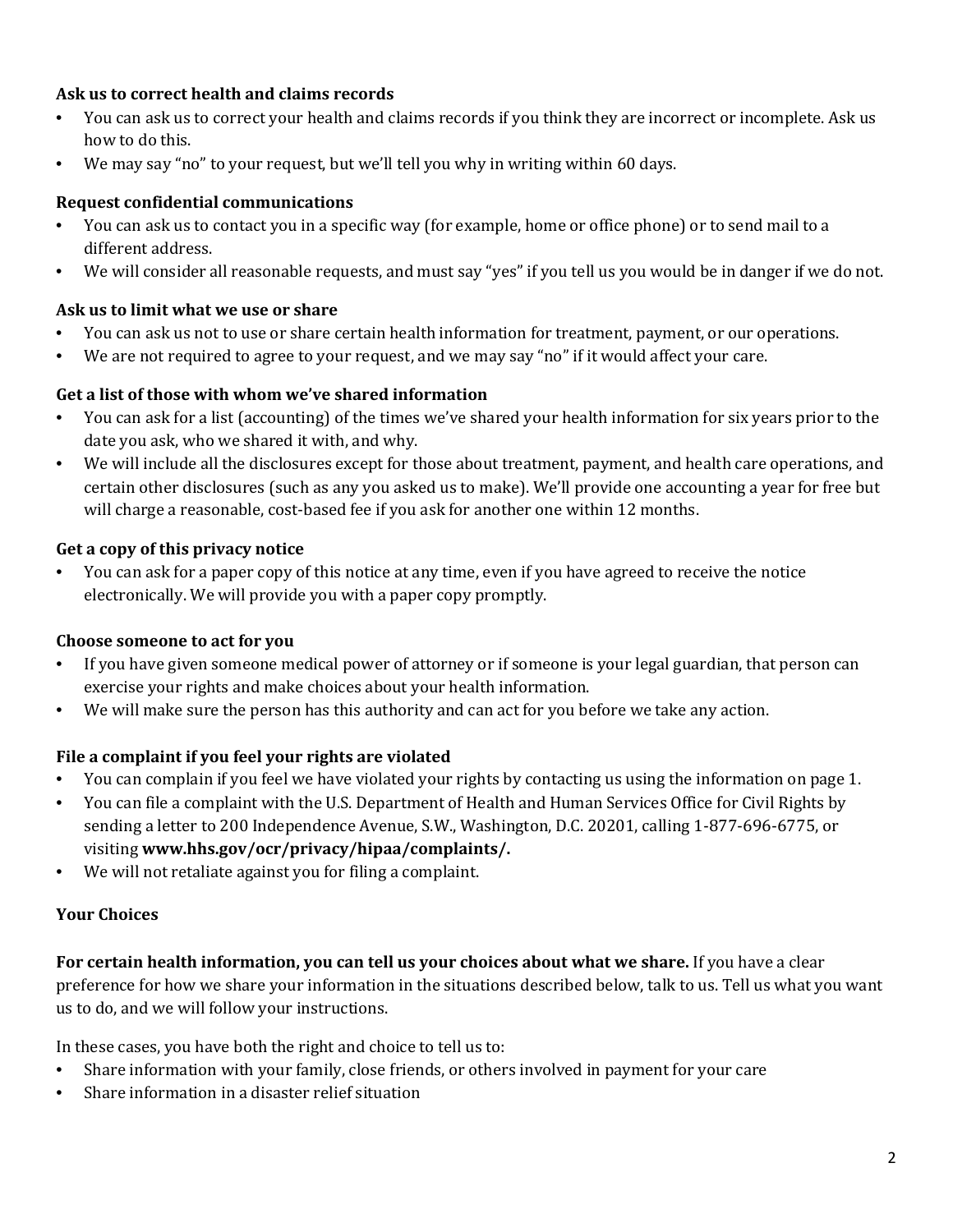*If you are not able to tell us your preference, for example if you are unconscious, we may go ahead and share your information if we believe it is in your best interest. We may also share your information when needed to lessen a serious and imminent threat to health or safety.*

In these cases we *never* share your information unless you give us written permission:

- Marketing purposes
- Sale of your information

# **Our Uses and Disclosures**

## **How do we typically use or share your health information?**

We typically use or share your health information in the following ways.

## **Help manage the health care treatment you receive**

We can use your health information and share it with professionals who are treating you.

*Example: A doctor sends us information about your diagnosis and treatment plan so we can pay your claim.*

## **Run our organization**

- We can use and disclose your information to run our organization and contact you when necessary.
- We are not allowed to use genetic information to decide whether we will give you coverage and the price of that coverage. This does not apply to long term care plans.

*Example: We use health information about you to develop better services for you.*

# **Pay for your health services**

We can use and disclose your health information as we pay your claim.

*Example: We share information about you with your basic health plan to coordinate paying your claim.*

# **Administer your plan**

We may disclose your health information to our consultants for plan administration.

*Example: We provide our consultants with certain statistics to determine the cost of the plan.*

**How else can we use or share your health information?** We are allowed or required to share your information in other ways – usually in ways that contribute to the public good, such as public health and research. We have to meet many conditions in the law before we can share your information for these purposes. For more information see: **[www.hhs.gov/ocr/privacy/hipaa/understanding/consumers/index.html](http://www.hhs.gov/ocr/privacy/hipaa/understanding/consumers/index.html)**.

# **Help with public health and safety issues**

We can share health information about you for certain situations such as:

- Preventing disease
- Helping with product recalls
- Reporting adverse reactions to medications
- Reporting suspected abuse, neglect, or domestic violence
- Preventing or reducing a serious threat to anyone's health or safety